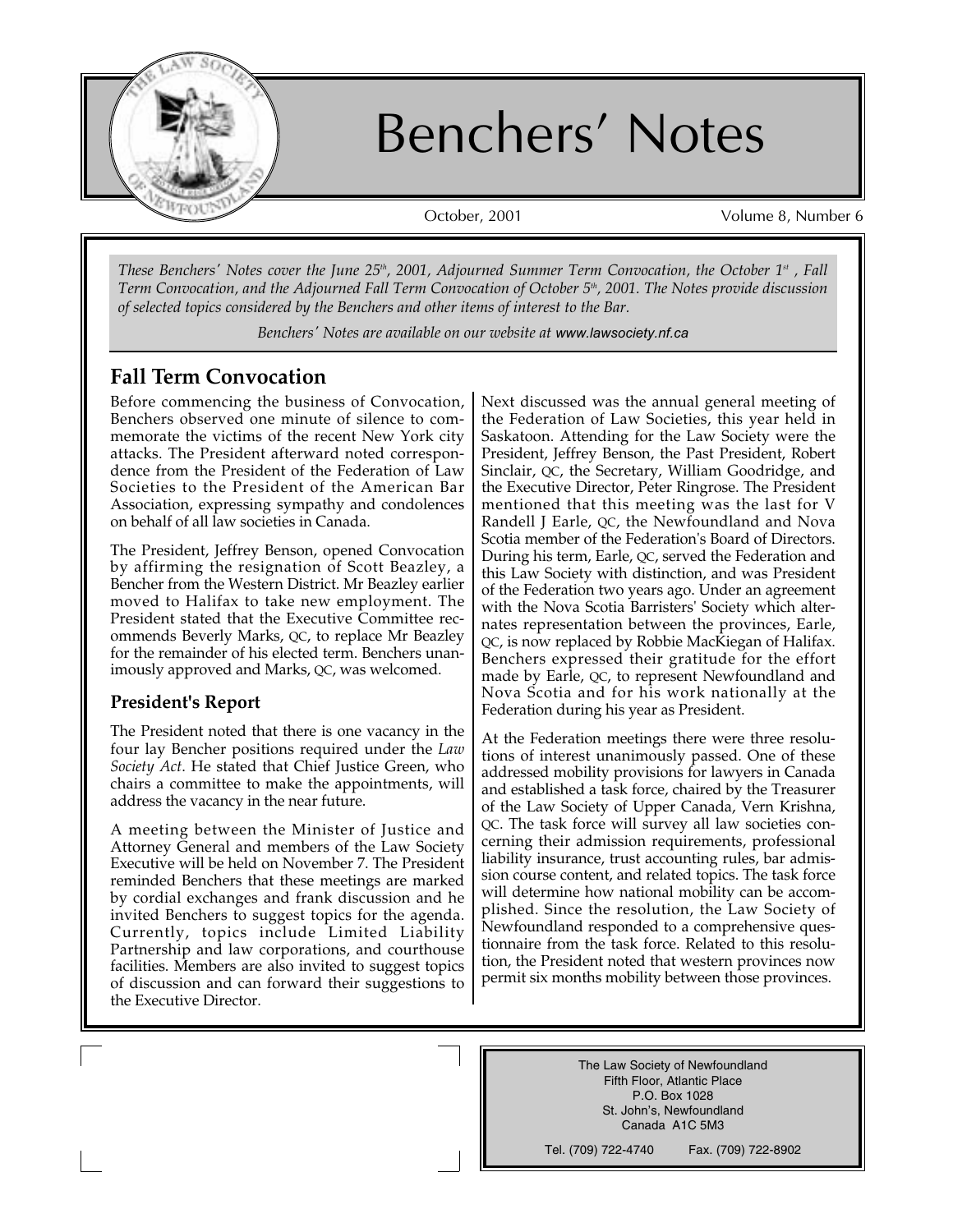

A second resolution initiated, on behalf of all law societies, a court challenge to federal government legislation titled Proceeds of Crime (Money Laundering) Act. There was concern amongst Federation members that the Bill impairs solicitor-client relations and will infringe rights and guarantees under the Charter. Further concerning this legislation, the President noted that the Law Society's insurer, LPIC, provides information on its website, accessible through the Society's site at www.lawsociety.nf.ca. There will be a CLE seminar on the legislation during November.

The third resolution established a committee to review the governance and working structure of the Federation. The Committee was formed to determine how best to structure the Federation to enable it to respond quickly to emerging national issues.

Concluding his report, the President remarked that on October 19-20 he and several members of the Law Society Executive, and the Executive Director, will meet with Atlantic Canada law societies in Halifax to discuss common issues, including mobility of lawyers in Atlantic Canada, common trust account rules, and a common insurance pool.

### **Committee Reports**

#### **Act and Rules Committee**

The Committee placed before Benchers for adoption new Rules for use of the Defalcation Fund, these Rules earlier distributed to members for comment with the June *Benchers' Notes*. The Rules were adopted as proposed.

In the absense of the Chair, Jamie Smith, QC, Stephanie Newell, past Chair, reported that Rules 9.22 to 9.27 of the Discipline Rules, and concerning appeals of discipline decisions, were now ready for approval and adoption. The Rules were adopted as proposed; Benchers decided to defer adopting a Rule regarding reinstatement of an abandoned appeal.

A Notice of Motion was tabled concerning Rules to give effect to the investigation of a member's practice as prescribed by subsection 23(4) of the Law Society Act, 1999. Benchers agreed that the proposed Rules be sent to the Act and Rules Committee for review with the expectation that they might be ready for adoption at the December Convocation.

#### **Property Management Committee**

Tobias McDonald, Chair, reported that in June the Committee called for proposals for the design of the new office building. Subsequently, and following careful review of six proposals, the Committee selected the firm Sheppard/Case to develop the various phases of the project. Since their selection, the firm held lengthy meetings with the Committee, its Chair, and Law Society staff. A comprehensive report is expected to the Committee, setting out design proposals, by mid-October.

#### **Executive Compensation Committee**

John Roil, QC, Chair of the Committee, joined Convocation and presented the Committee's Report to Benchers. He reminded that the Committee was asked by Benchers to determine whether any of the Law Society's Executive officers should be compensated for the time spent in administrative duties. In setting this mandate, Benchers specifically stated that current Executive members would be exempted from a benefit, if any, to be conferred.

In conducting its review, the Committee of former Treasurers (John Roil, QC, Chair, Barry Learmonth, QC, Vernon French, QC, Reginald Brown, QC, Lewis Andrews, QC) examined compensation paid by other law societies in Canada and found that Newfoundland was one of four that did not pay its President, the others being Northwest Territories, Yukon, and Prince Edward Island. Nova Scotia, for example, pays \$35,000 for a President within one hour drive of Halifax, and \$50,000 for a President outside; New Brunswick pays \$20,000 and \$25,000 for Presidents within and outside Fredericton; the Barreau du Québec pays \$158,000; Ontario the salary of a Supreme Court judge; Manitoba, \$15,000 and \$20,000; Saskatchewan, \$25,000; Alberta \$50,000; British Columbia \$50,000. Against this national experience and the knowledge that today the President of the Law Society of Newfoundland devotes no less than approximately 10 hours a week to the responsibilities of office, the Committee recommended to Benchers that a compensation plan be put in place that would pay a President from the Avalon Peninsula \$15,000 and \$20,000 if outside. The Committee also considered whether the Vice-President should be paid, but recommended against such a payment.

Concerning the Report, Benchers specifically request the views of members on a number of points. First, members are asked for their opinion whether compensation is appropriate for the office of the President? Second, and in the event compensation is approved by Benchers, whether the current President should receive the compensation? Third, whether compensation for the President should be delayed until 2002 or 2003? Fourth, whether compensation should be delayed until all members of the Executive Committee have served as President? Copies of the Compensation Committee Report can be obtained from the Law Society by contacting Janice Whitman at 722-4740 or by visiting the Law Society website in the News and Events section under Reports.

Members can express their views by writing the Law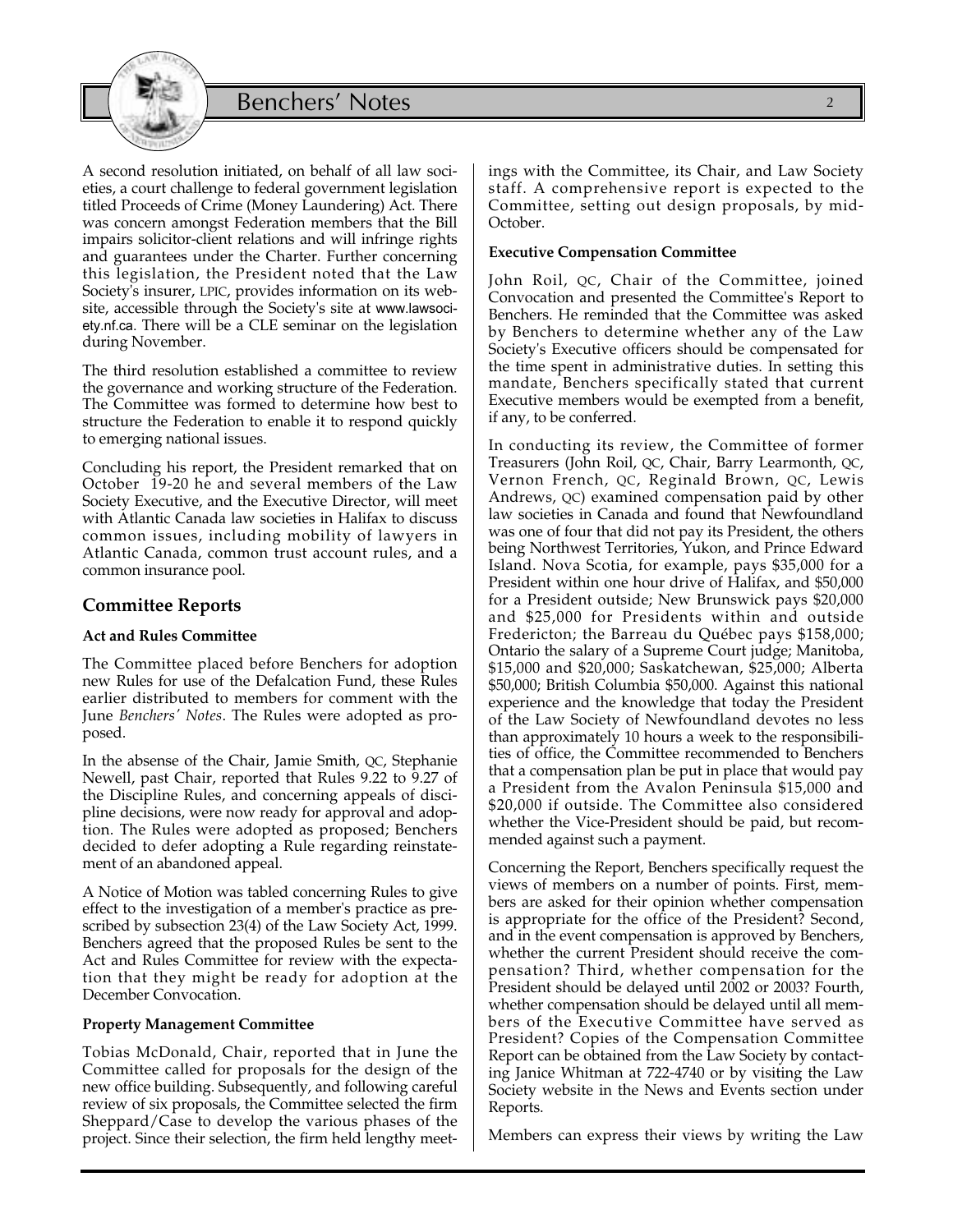



Society, by telephoning, writing, faxing or emailing Robert Sinclair, QC, the Past President. Sinclair, QC's email address is rsinclair@pphm.com. Members' opinions will be considered at the December Convocation, at which time a decision is likely to be taken whether to adopt the recommendations of the Report.

### **LLP and Law Corporations Committee**

The President informed Benchers on behalf of Robert Stack, Chair, that the Committee has been divided into sections, one each for LLPs and for Law Corporations. Materials are being compiled for each section. The President stated that the Committee may have a Report available to Benchers for the December Convocation.

#### **Honours and Awards Committee**

Robert Sinclair, QC, Chair, informed Benchers of the Committee's recommendation to confer a Doctor of Laws, honoris causa, on a former member at the January Call to Bar ceremonies. Benchers approved the recommendation.

Sinclair, QC, indicated the desire of the Committee to have Benchers mark specific milestones in the careers of members, suggesting that perhaps a certificate be issued for the 25, 40 and 50 year membership anniversaries. Benchers agreed in principle with these suggestions and requested the Committee to develop policies for guidance.

#### **Legislation Committee**

Brian Furey, Chair, informed Benchers that the Committee has been actively reviewing the Survival of Actions Act and the Limitations Act. Further with its deliberations, the Committee has been considering the class proceedings legislation and proposals about child advocacy. The Committee will present a complete report soon to the Executive Committee.

In a related matter, the President stated that proposed new initiatives by government to reform automobile insurance are being discussed once again. In cooperation with the CBA Newfoundland Branch, the Law Society intends to review the proposals of government and to make a joint submission.

#### **Library Committee**

Sheila Green, Chair, spoke to Benchers about the Committee's recommendation the Law Society consider extending its computer research capabilities to some of the judicial districts outside St John's. Doing so would invoke one-time hardware costs of approximately \$25,000 and subscription costs of approximately \$21,000 annually.

At Benchers' request, Ms Green will ask the Committee to review and research the recommendation with a view

to returning with a Report and recommendations for the next Convocation.

#### **Cameras in the Courtroom Committee**

Paul MacDonald, Chair, tabled a report and stated that the Committee examined carefully the issue of cameras in the courtroom from a number of perspectives. The President, noting the care in its preparation, requested that the Report be finalized, delivered to Chief Justice Green as requested, and then placed on the Law Society's web site. The Report is available on the website in the News and Events section, under Reports.

#### **Financial Estimates for 2001**

The Executive Director spoke to this item on the Agenda and commented that staff estimate a budget deficit of approximately \$25,000 this fiscal year. While revenues are up overall, a number of expenditures have increased demands upon financial resources. For example, the Gerard Gushue custodianship cost approximately \$30,000 during January and February in Happy Valley-Goose Bay. Further expenditures include one-time costs for the Honours and Awards Committee and associated with the Doctor of Laws, honoris causa, ceremonies for retiring Chief Justice T A Hickman, and the reception following, and additional costs associated with the Annual General Meeting of the Law Society. Additionally, late in the year a Receptionist was hired to reduce the workload on office professional staff assistants. Other expenses include increased municipal taxes on the new office building and unanticipated maintenance on the building. Nevertheless, stated the Executive Director, the Society's finances remain sound overall and the Society still holds substantial cash reserves.

### **Law Society Media Policy**

When discipline decisions concerning members are finalized, the Law Society and the media have a common interest to provide forthright information to the public. The Law Society has the additional and first responsibility to inform the Courts of its decisions when appropriate. For these reasons, over several years the Society has developed an informal policy to address these responsibilities. In recent months, the Executive Committee and Benchers determined they should articulate a media policy in order to provide consistency in approach and to protect the paramount interests that clients have in the confidentiality of their affairs. As a result, Benchers concluded that, for purposes of media communication and response, and to protect the interests of clients, all contacts with the media will follow immediately after communication to the Courts when appropriate and be conducted through the Executive Director, Peter Ringrose. As part of this policy, and in the normal course, discipline decisions will be published in *Benchers' Notes*.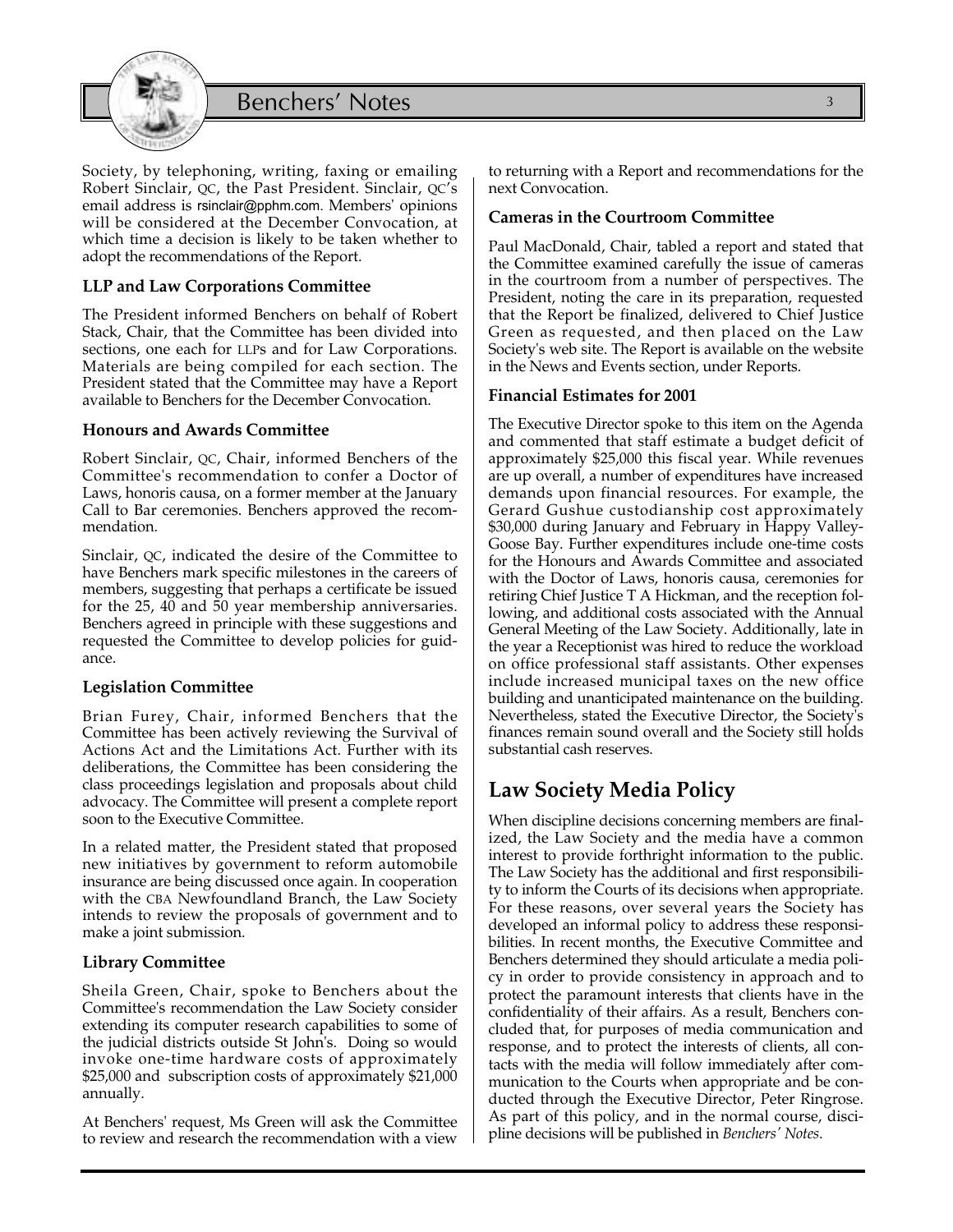

Benchers' Notes

# **Call to Bar**





**October 5th, 2001** Kathryn Mercer, Carey Majid

### **June 27th, 2001**

(1st row, l-r) Philip Warren, Heidi Marshall, Heather Spurrell, Tannis King (2nd row, l-r) Barry Lake, Beverly Sheppard, Kevin Baker, Janice Kitchen

### **Gordon M Stirling Distinguished Service Award**

The Hon Lynn Verge, QC, and the Hon P Derek Lewis, QC, were unable to attend the Law Society's Annual Dinner and Dance on June 8 when honours and awards were given to several members and others. On June 20, the Law Society held a special luncheon for Verge, QC, and Lewis, QC, and presented each the Gordon M Stirling Distinguished Service Award.



(l-r) Jeffrey P Benson, President; Hon P Derek Lewis, QC; Hon Lynn Verge, QC; Robert M Sinclair, QC, Past-President

### **QC Appointments**

On October 11, the following members were sworn in as Queen's Counsel at ceremonies in Court Room No 1 in the Supreme Court Courthouse on Duckworth Street:

Robert Andrews, William Collins, David Eaton, William Gallant, Gerard Griffin, Janet Henley-Andrews, Arnold Hussey, Barry Learmonth, Reg Locke, Dennis MacKay, Robert Simmonds, Edward Shorthall, Paul Stokes, Wynne Anne Trahey, and Ruth Wakeham.

Following the ceremony, the Law Society hosted a reception at the Delta Hotel for the new QC's, their guests, and interested members.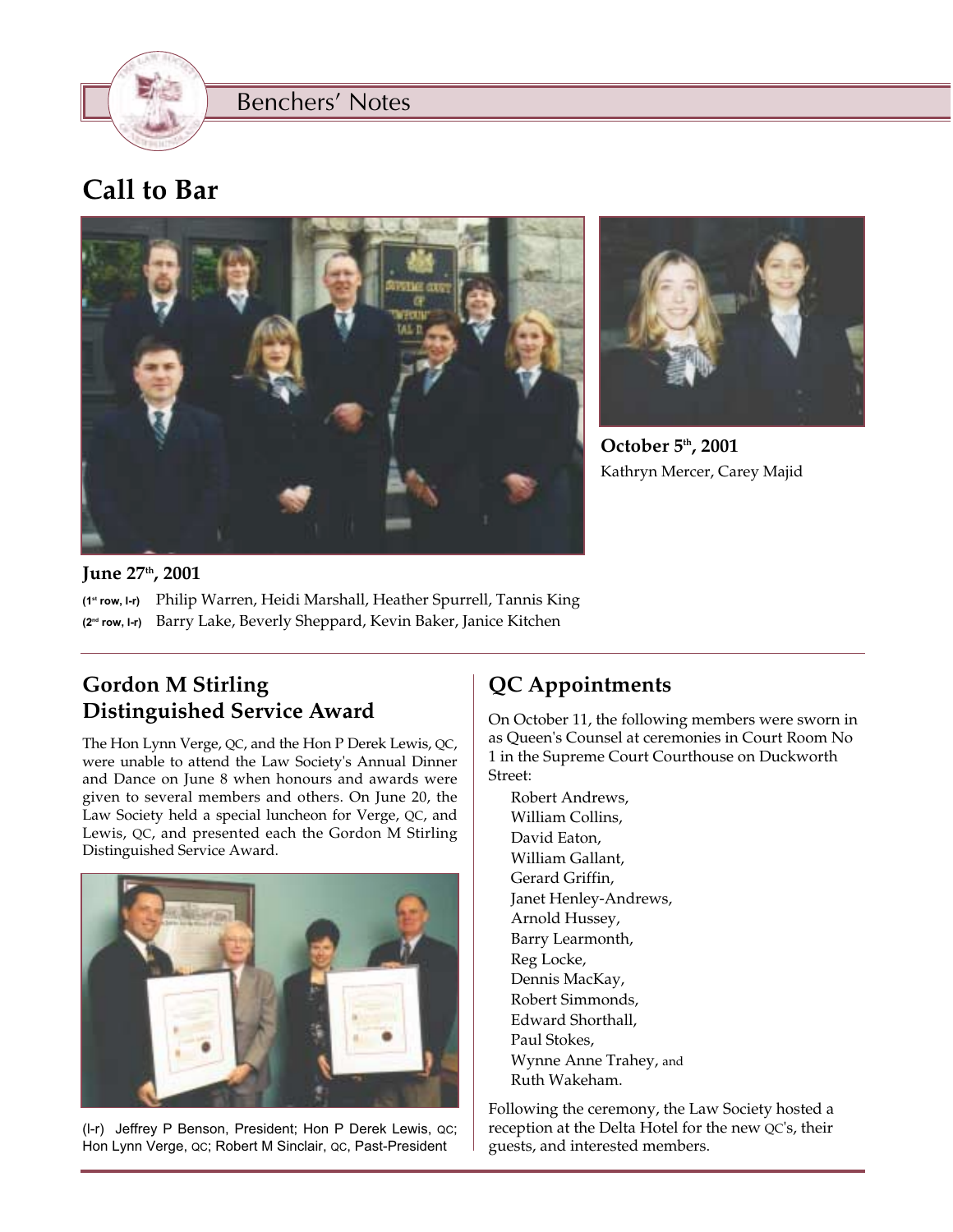# Reception for QC's following Swearing In Ceremony

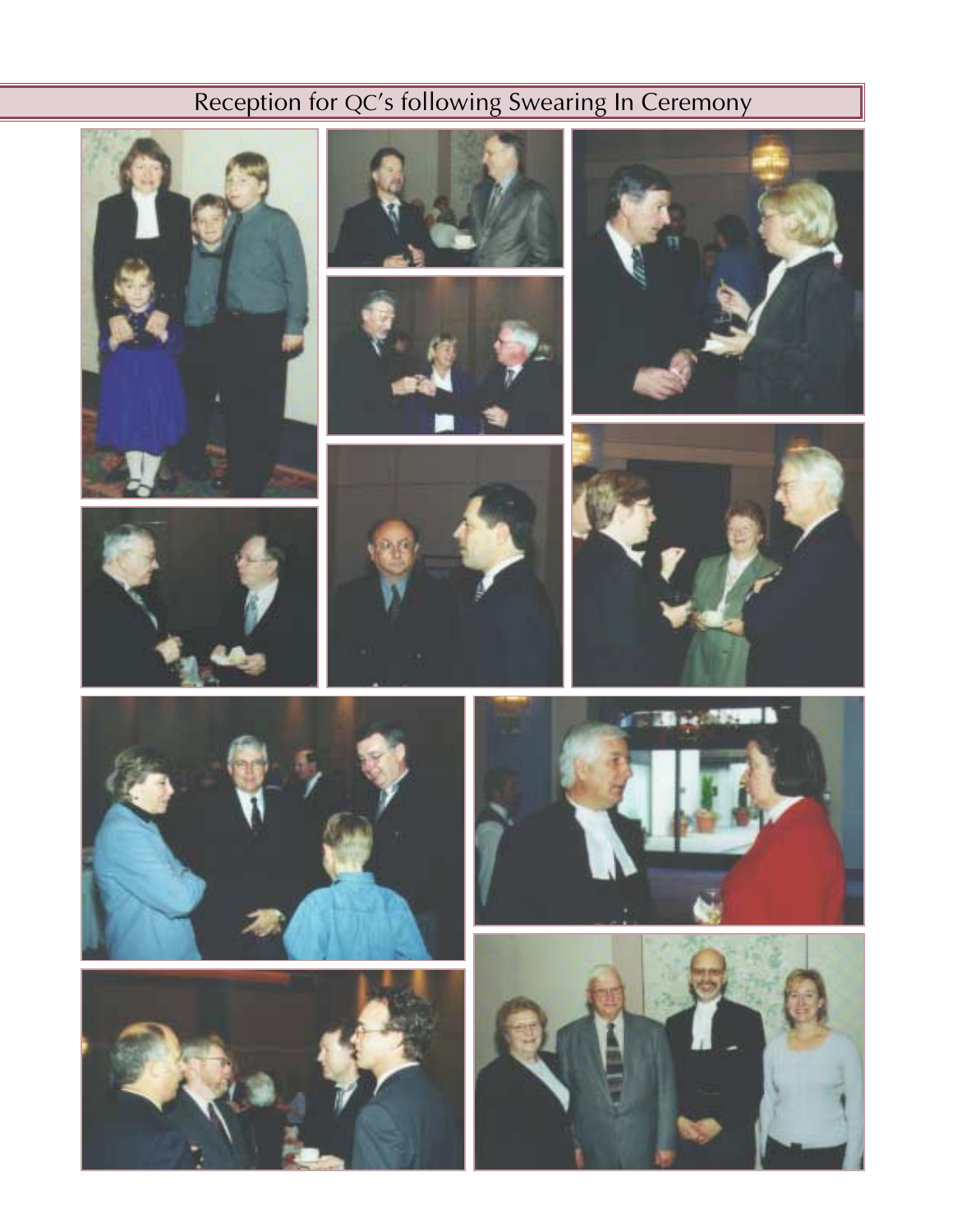Benchers' Notes



### **Continuing Legal Education**

The Joint Committee on Continuing Legal Education for Newfoundland has commenced an active programming schedule for Fall 2001.

On September 29, 2001, Dr James Ogloff, a lawyer and psychologist from British Columbia, presented at a seminar entitled Strategies in Using (and Challenging) Psychological and Psychiatric Experts in the Law. Dr Ogloff addressed the use of psychological and psychiatric experts in both the criminal and civil law context and his presentation was well received and informative. The Committee thanks Dr Ogloff for his presentation and wishes him well on his upcoming move to Australia, where he will continue his academic and clinical work.

On September 21, 28 and October 5 and 12 Legal Research Electronic Products Training Sessions were offered for lawyers and presented by Law Society Librarians, Harriet Mercer and Gail Hogan. The response to these opportunities for hands-on training on the electronic research products available at the Law Society Library has been very strong, so much so that a number of additional training sessions have already been scheduled and further sessions will be re-scheduled in the new year, to accommodate the enthusiastic response from lawyers. The Committee thanks our presenters, Harriet Mercer and Gail Hogan, for offering these valuable training sessions in which lawyers can gain practical knowledge which can be translated directly into their practices.

On October 22, 2001, an Advocacy Skills Workshop will be held on the following topic: Sharpening Your Skills in Cross-Examination, Impeachment and Rehabilitation of Witnesses on Re-Examination. This interactive one-day workshop will be led by instructors from the Advocates' Society, lawyers who have received special training in the teaching of Advocacy Skills to other lawyers. Those who are interested in this workshop who have not yet registered should do so as soon as possible to ensure your attendance.

On Friday, November 2, 2001, there will be offered a seminar entitled New Proceeds of Crime Legislation: What Every Lawyer Must Know. This seminar will highlight important portions of the new federal government money laundering legislation and will be specifically geared to the obligations which all lawyers and law office staff will be required to meet pursuant to this new legislation. The presentation will be given by Mr Dan Pinnington, a lawyer with the Lawyers' Professional Indemnity Company (LPIC).

Other seminars in the planning stage for the Fall session include a seminar on Administrative Law which has been scheduled for November 27, 2001, and a Criminal Law seminar which is also being planned for November 2001. Further details on these seminars will be provided.

Finally, as the Newfoundland House of Assembly is expected to meet this Fall to deal with various pieces of legislation which will be of interest to lawyers, it is expected that further programming will be offered later this year and in the new year, which will address significant new legislation.

### **Bar Admission Course**

The Bar Admission Course for Newfoundland is being held at a new time and in a new place. At the June Benchers' Convocation there was discussion with respect to changing the timing of the annual course, from January/February to October/November. As such, the current Bar Admission Course began on Tuesday, October 2, 2001, and will run until Tuesday, November 20, 2001. This change in the timing will enable students to receive valuable information, through lectures, workshops and the Bar Admission Course Materials, earlier in the Articling process and enable students to apply the knowledge gained from the Course at an earlier stage of their Articles.

To date, students have concluded the course in Family Law, have completed the 3½ hour Family Law Examination and are presently participating in the Corporate/Commercial Law course, which will be followed by an examination. Other examinable components in the course include Civil Procedure, Criminal Procedure, Administrative Law and Real Estate and Wills. As well, in the coming weeks students will participate in seminars and workshops on such topics as Advocacy Skills, Examination-in-Chief and Cross-Examination, Negotiations Skills, Interviewing Skills, Examination for Discovery, Mock Trial, Ethics, and Professional and Personal Development Workshops, to name a few.

The current Bar Admission Course is being held in Suite 503 in Atlantic Place, which is next to the Law Society Library. If any member is interested in auditing a particular session of the Course, please contact the Law Society to receive the particulars of scheduling and other information. Members may attend session at no charge.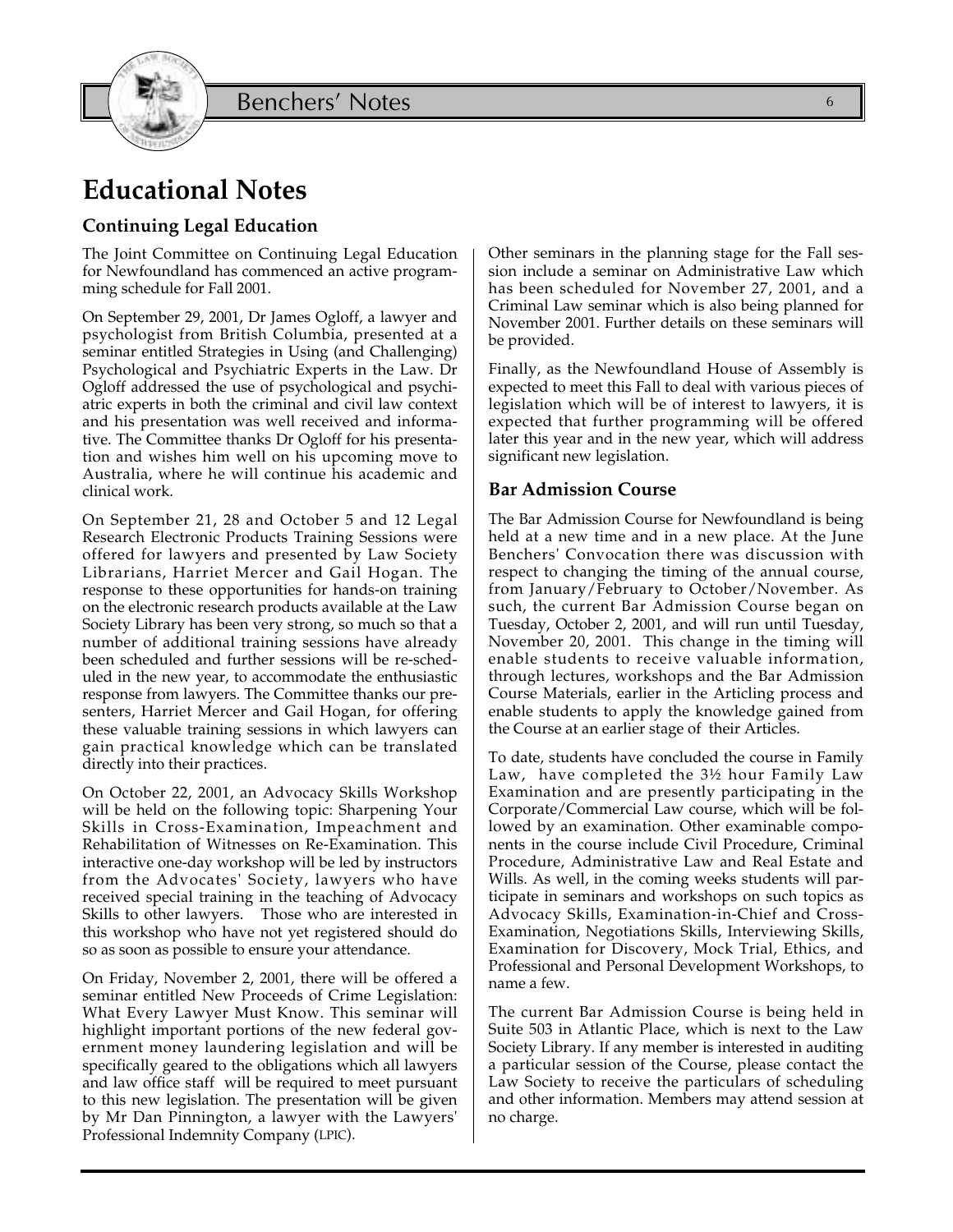

### **Celebrating the 100th Anniversary of The Court House**

### **Saturday, October 20, 2001**

The Project Daisy Committee of the Law Society of Newfoundland, and the Supreme Court of Newfoundland, are celebrating the 100th Anniversary of the laying of the cornerstone of the Court House. His Royal Highness, the Duke of Cornwall and York, officially laid the cornerstone on October 24, 1901.

To honour the occasion, Project Daisy will hold a Reception and Dinner in Court Room #1, The Court House, on Saturday, October 20, 2001, 7:00 for 7:30pm. Following dinner, Professor Shane O'Dea will present a slide presentation of the history on the Court House, and Hon T Alexander Hickman will speak about interesting trials and other events associated with the Courthouse.

To accommodate the Reception and Dinner, the Chief Justice has arranged to clear Court Room #1 of benches, desks, chairs and prisoner's dock to create sufficient space. Registration is limited to 100 guests. Members may obtain reservations on a first-come, first-served basis through Janice Whitman at the Law Society at 722-4740. Cost is \$100 per person.

### **A Community of Colleagues**

At the close of Convocation, the President brought to the attention of Benchers correspondence received from Robert Andrews, QC, in which he set out the merits of appropriate interventions and expressions of concern by the Law Society where a member is facing personal difficulties. The President stated that the letter from Andrews, QC, renewed his personal conviction that the Law Society must respond to its community of collegues in a way that is compassionate and sensitive to the needs of its members. He noted, for example, that he now writes frequently to members about their accomplishments, or to offer sympathy, and that Law Society staff frequently attend the funerals of members or a member's family and, in doing so, give expression to the condolences of the Society. He stressed, as a matter of policy, that Benchers and members keep the Law Society informed of events that would merit a letter from the President or some other recognition from the Law Society.

### **Province Proposes Class Proceedings Legislation**

In July, 2001 the Premier and the Minister of Justice announced plans to draft legislation to provide a comprehensive scheme for class actions in the province. The legislation will be based on the Uniform Law Conference of Canada's Uniform Class Proceedings Act. The Department of Justice is interested in hearing from members who may have comments or suggestions to make about the legislation, which should be introduced in the House of Assembly this Fall.

There are particular areas in the Uniform Act where choices need to be made by the province. For example, on the subject of costs, some provinces have adopted provisions which preclude the awarding of costs except in the case of frivolous and vexatious conduct by a party. Also, in the area of appeals, some provinces require that a party seek leave to appeal an order certifying a class action, to preclude defendants tying up matters for years. A careful review of the commentary accompanying the Uniform Act will assist members interested in providing comments. The Uniform Act and commentary can be accessed at the following web site: www.gov.nf.ca/just/Other/JUS\_WHTS.HTM or members may contact the Law Society to obtain a copy of the Uniform Act.

As the Bill will have to be finalized shortly for introduction in the Fall Session, you should respond no later than October 24, 2001 to:

> Katherine Crosbie Department of Justic P.O. Box 8700 St. John's, NF A1B 4J6

Fax: 729-2129 Email: katherinecrosbie@gov.nf.ca

# **Changes in Status**

Members are reminded that any time there is a change in your practising status, you must notify the Law Society in writing. Under the Rules of the Law Society changes in practice include: change from practising to non-practising; change from non-practising to practising; change of employment from one firm to another or to or from sole practice; commencement of practise; and, permanent departure from the province. Appropriate Forms to accommodate the notice requirements are available by contacting Janice Whitman at Law Society offices.